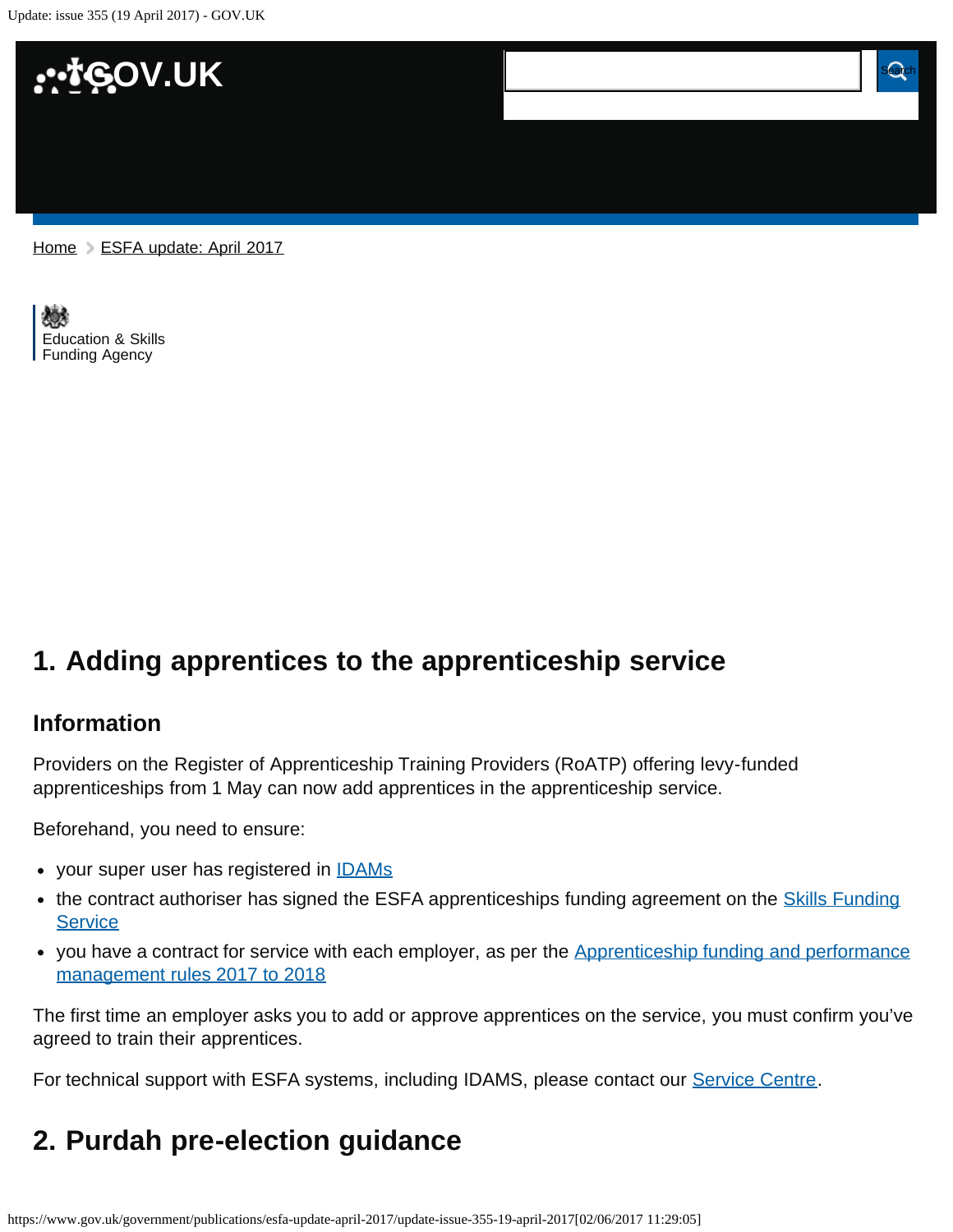### **Information**

Following the announcement of a general election a period of purdah will begin on Friday 21 April, it will last until the election results are announced.

Purdah places restrictions on the types of external communications that can be issued and includes announcements about new initiatives.

We are awaiting full guidance from the Permanent Secretary and will share this in the next issue of Update.

Is there anything wrong with this page?

### **Services and information**

**[Benefits](https://www.gov.uk/browse/benefits)** 

[Births, deaths, marriages and care](https://www.gov.uk/browse/births-deaths-marriages)

[Business and self-employed](https://www.gov.uk/browse/business)

[Childcare and parenting](https://www.gov.uk/browse/childcare-parenting)

[Citizenship and living in the UK](https://www.gov.uk/browse/citizenship)

[Crime, justice and the law](https://www.gov.uk/browse/justice)

[Disabled people](https://www.gov.uk/browse/disabilities)

[Driving and transport](https://www.gov.uk/browse/driving)

[Education and learning](https://www.gov.uk/browse/education)

[Employing people](https://www.gov.uk/browse/employing-people)

[Environment and countryside](https://www.gov.uk/browse/environment-countryside)

[Housing and local services](https://www.gov.uk/browse/housing-local-services)

[Money and tax](https://www.gov.uk/browse/tax)

[Passports, travel and living abroad](https://www.gov.uk/browse/abroad)

[Visas and immigration](https://www.gov.uk/browse/visas-immigration)

[Working, jobs and pensions](https://www.gov.uk/browse/working)

#### **Departments and policy**

[How government works](https://www.gov.uk/government/how-government-works)

**[Departments](https://www.gov.uk/government/organisations)**